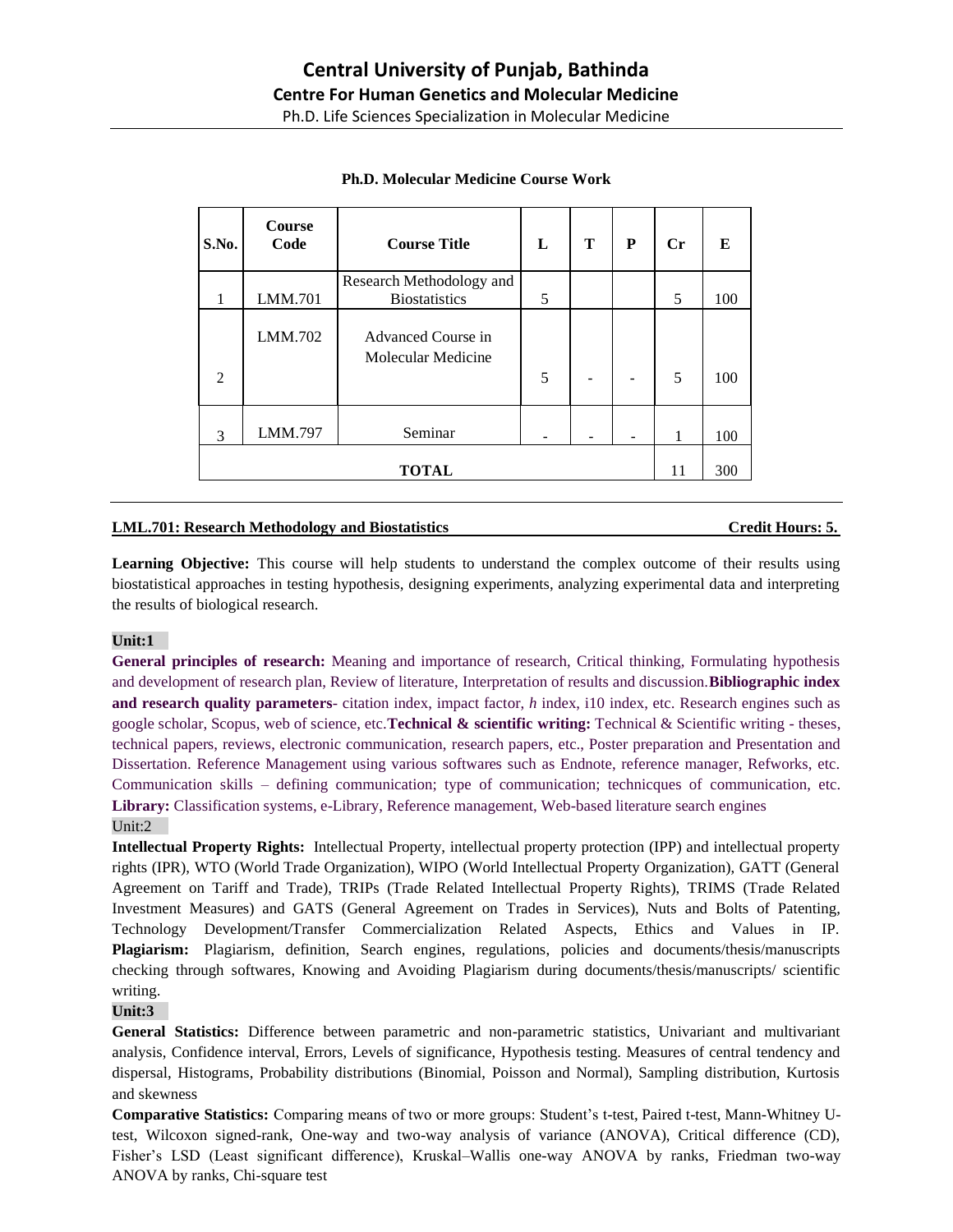**Regression and correlation:** Standard errors of regression coefficients, Comparing two regression lines, Pearson Product - Moment Correlation Coefficient, Spearman Rank correlation coefficient, Power and sampling size in correlation and regression.

### **Unit: 4**

**Fundamentals of computer:** Parts of computer, Hardware, BIOS, Operating systems, Binary system, Logic gates and Boolean algebra. Application software: Spreadsheet applications, Word-processing applications, Presentation applications, Internet browsers, Reference Management, and Image processing applications. Computer language: Basic DOS commands, AutoHotKey scripting language, HTML and basic structure of a webpage, Designing websites. World wide web: Origin and concepts, Latency and bandwidth, Searching the internet, Advanced websearch using Boolean logic, Cloud computing.

#### **Suggested Reading:**

1. Gupta, S. (2008). *Research Methodology and Statistical Techniques.*Deep and Deep Publications (P) Limited, New Delhi.

2. Kothari, C. R. (2014). *Research Methodology (s).*New Age International (p) Limited. NewDelhi.

3. Sahay, Vinaya and Pradumna Singh (2009). *Encyclopedia of Research Methodology in life Sciences*. Anmol Publications. New Delhi

4. Kauda J. (2012). *Research Methodology: A Project Guide for University Students*. SamfundsLiterature Publications.

5. Dharmapalan B. (2012). *Scientific Research Methodology*.Narosa Publishing House ISBN: 978-81-8487-180-7.

6. Norman, G. and Streiner, D. (2008). *Biostatistics: The Bare Essentials.*3/e (with SPSS). Decker Inc. USA.

**7.** Rao, P. P., Sundar,S.,and Richard, J. (2009). *Introduction to Biostatistics and ResearchMethods.*PHI learning.

*8.* Christensen, L. (2007). *Experimental Methodology*. Boston: Allyn & Bacon.

9.Clive Opie (2004). *Doing Educational Research- A Guide for First time Researchers.* New Delhi: Vistar Publications.

10. Fraenkel, J.R., Wallen, N.E. (2009). *How to Design and Evaluate Research in Education*. 7<sup>th</sup> edition, New York: McGraw Hill.

11. Kumar Ranjit (2011). *Research Methodology: A Step-by-Step Guide for Beginners Field*. Sage Publications.

#### **LMM.702: Advanced Course in Molecular Medicine Credit Hours: 5.**

**Learning Objective:** The students will understand the background of molecular medicine i.e. molecular/cell biology relevant to medical applications. It will enhance their understanding how normal cellular processes change, fail or are destroyed by disease development, in particular for genetic diseases and role of modern therapeutics

## **Unit:1**

**Molecular basis of Metabolic, Infectious and Non-infectious diseases:** Human genetics relevant to molecular medicine, human genome organization and variations, single nucleotide polymorphisms, multiple gene polymorphisms, single and multi-gene diseases, gene-environment interactions in disease manifestation, genetic and physical mapping of human genome and identification of diseases gene, gene therapy and recombinant molecules in medicine and therapeutic development. Antiviral therapies, vehicles for genetic therapies, construction of knock-out and transgenic animals.

#### **Unit:2**

**Signal Transduction and its Role in Human Diseases:** Cellular and tissue microenvironment in diseases, drug resistance with convention chemotherapies, clinical trials, adjuvant therapies, monoclonal antibodies as drugs, nanobiotechnology and its applications in molecular medicine, next generation sequencing techniques.

### **Unit:3**

**Stem Cells and Regenerative Medicine:**Stem cells and their properties, classification of stem cells: Hematopoietic Stem Cells, mesenchymal Stem Cells, Embryonic Stem Cells, Fetal Stem Cells, adult stem cells, cancer stem cells, isolation, identification and characterization of stem cells, tissue and organ culture, tissue Engineering and transplantation techniques.